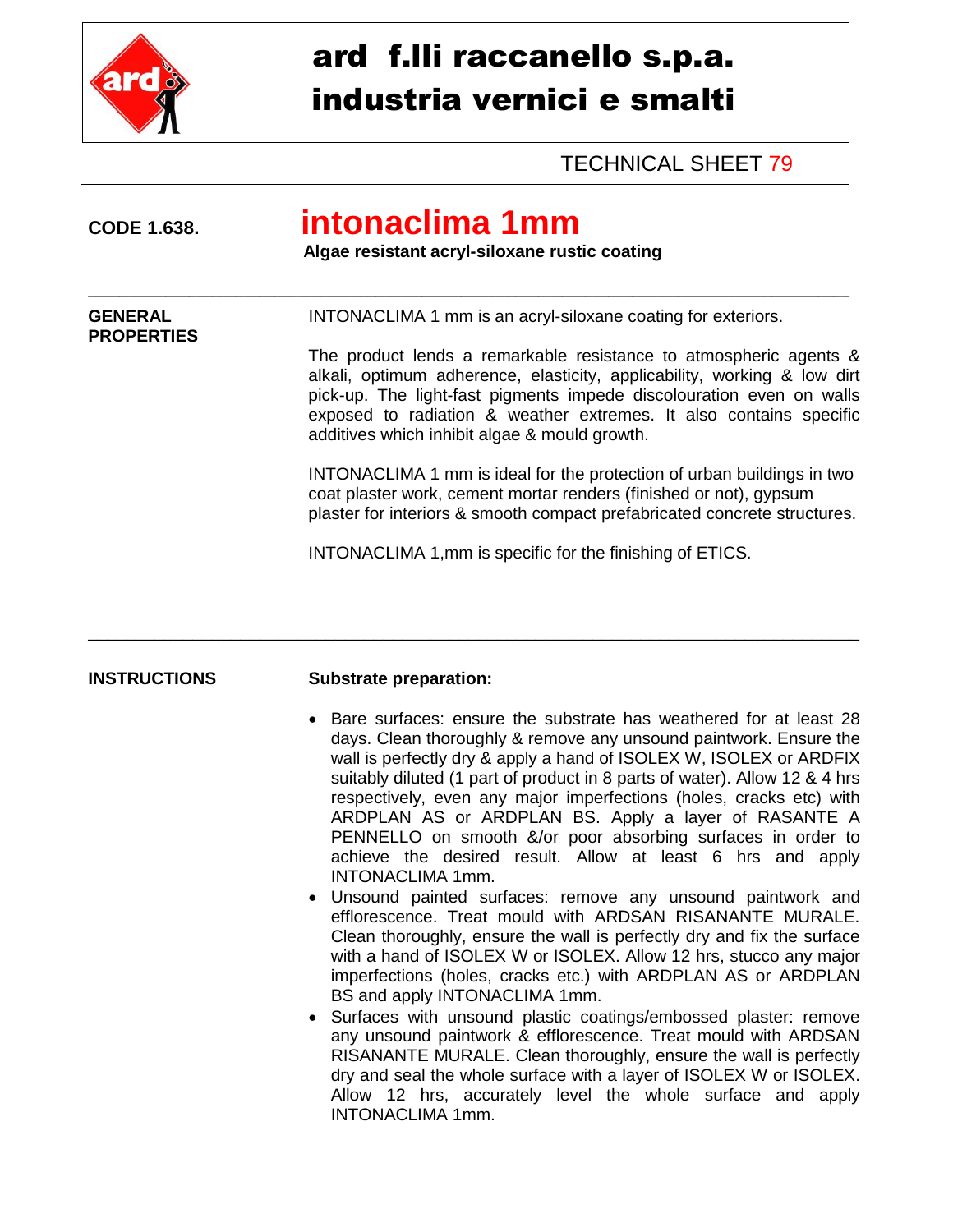When finishing products with a limited covering power are employed we suggest using PRIMER RIEMPITIVO COPRENTE (refer to the formulary for shades).

#### **Application:**

- INTONACLIMA 1 mm is ready for use and does not require thinning. Stir well until homogeneous & apply a single coat using a steel float. Before the product "films", use a trowel to smooth the surface.
- Do not apply at ambient/substrate temperatures below + 5°C or above 35°C & R H above 75%. Avoid applying during cold & damp periods, in direct sunlight or strong wind.
- After application, exterior surfaces must be protected from rain until perfectly dry, usually after 48 hrs at 20° C.
- Wash equipment immediately after use with water.
- Walls with efflorescence or subject to rising damp must be restored before application in order to guarantee adherence.
- When different batches are used, we recommend mixing the products accurately to avoid differences in shades.
- When applying on extensive surfaces apply "wet-on-wet" to avoid shadowing.
- Store in cool, frost free premises.
- Use in compliance with the current Health & Safety regulations. Dispose of spent material/containers according to the same.
- INTONACLIMA 1 mm is compatible with the 16COLOURS & WIZARD tinting systems.
- Refer to the PSDS for further details.

#### **TECHNICAL PROPERTIES**

| NATURE OF BINDER                          |                       |               | Acryl siloxanic polymers           |
|-------------------------------------------|-----------------------|---------------|------------------------------------|
| <b>COLOUR</b>                             |                       |               | White & tinting system hues        |
| <b>MASS VOLUME</b>                        |                       |               | 1700 - 1780 g/l                    |
| <b>DYNAMIC VISCOSITY</b>                  |                       |               | $150.000 \pm 200.000$ cP           |
| UV RESISTANCE                             |                       |               | Sup. 3rd grade Grey scale          |
| <b>ALKALI RESISTANCE</b>                  |                       |               | No structural/chromatic variation  |
| DRYING AT 20°C                            | <b>TOUCH DRY</b>      |               | 4 hrs                              |
|                                           | <b>THROUGH DRYING</b> |               | 48 hrs                             |
| PERMEABILITY (WATER VAPOUR)               | EN ISO 7783-1 & 2     | $S_d$         | $0,349 \; m$                       |
|                                           |                       | Class         | $V_2$ (average)                    |
| CAPILLARY ABSORBTION & WATER PERMEABILITY | EN1062-3              | W             | 0,094 kg/m <sup>2</sup> $\sqrt{t}$ |
|                                           |                       | Class         | $W_3$ (low)                        |
| ADHESION FOR DIRECT TRACTION              | <b>EN 1542</b>        | <b>RESULT</b> | Complies (adhesion $\geq$ 0,3 Mpa) |
| <b>DURABILITY</b>                         | EN 13687-3            | <b>RESULT</b> | Complies (adhesion $\geq$ 0,3 Mpa) |
| THERMAL CONDUCTIVITY                      | <b>EN 1745</b>        | λ10DRY [W/MK] | 1,029                              |
| <b>FLASH POINT</b>                        | EN 13501-1            |               | <b>Class C</b>                     |
| <b>HAZARDOUS SUBSTANCES</b>               |                       | RESULT        | <b>Complies</b>                    |
|                                           |                       |               |                                    |

\_\_\_\_\_\_\_\_\_\_\_\_\_\_\_\_\_\_\_\_\_\_\_\_\_\_\_\_\_\_\_\_\_\_\_\_\_\_\_\_\_\_\_\_\_\_\_\_\_\_\_\_\_\_\_\_\_\_\_\_\_\_\_\_\_\_\_\_\_\_\_\_\_\_\_\_\_\_\_\_\_\_\_\_\_\_

\_\_\_\_\_\_\_\_\_\_\_\_\_\_\_\_\_\_\_\_\_\_\_\_\_\_\_\_\_\_\_\_\_\_\_\_\_\_\_\_\_\_\_\_\_\_\_\_\_\_\_\_\_\_\_\_\_\_\_\_\_\_\_\_\_\_\_\_\_\_\_\_\_\_\_\_\_\_\_\_\_\_\_\_\_\_

*In compliance with the UNI EN 15824 CE Marking*

**YIELD** If applied correctly, without spilling INTONACLIMA 1 mm produces, once dry, a 1 mm thick coating with an approx yield of 0,55 m²/kg. Testing is recommended to determine the same.